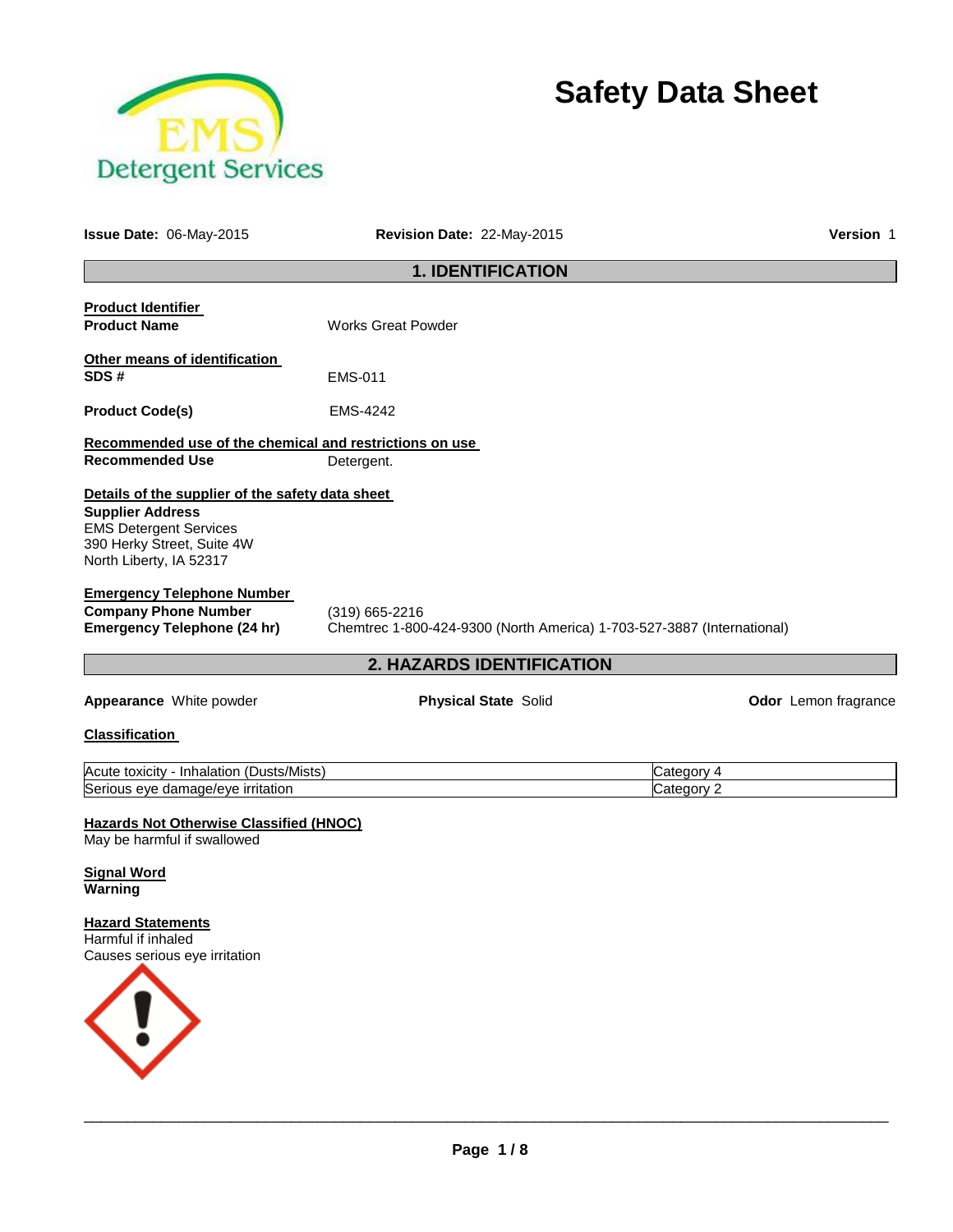# **Precautionary Statements - Prevention**

Avoid breathing dust/fume/gas/mist/vapors/spray Use only outdoors or in a well-ventilated area Wash face, hands and any exposed skin thoroughly after handling Wear eye/face protection

# **Precautionary Statements - Response**

IF IN EYES: Rinse cautiously with water for several minutes. Remove contact lenses, if present and easy to do. Continue rinsing Immediately call a poison center or doctor/physician

\_\_\_\_\_\_\_\_\_\_\_\_\_\_\_\_\_\_\_\_\_\_\_\_\_\_\_\_\_\_\_\_\_\_\_\_\_\_\_\_\_\_\_\_\_\_\_\_\_\_\_\_\_\_\_\_\_\_\_\_\_\_\_\_\_\_\_\_\_\_\_\_\_\_\_\_\_\_\_\_\_\_\_\_\_\_\_\_\_\_\_\_\_

IF INHALED: Remove victim to fresh air and keep at rest in a position comfortable for breathing Immediately call a poison center or doctor/physician

# **3. COMPOSITION/INFORMATION ON INGREDIENTS**

| <b>Chemical Name</b>      | CAS No        | Weight-% |
|---------------------------|---------------|----------|
| Soda Ash                  | 497.<br>-19-8 | 55-65    |
| i pyrophosphate<br>30dium | 7722-88-5     |          |

\*\*If Chemical Name/CAS No is "proprietary" and/or Weight-% is listed as a range, the specific chemical identity and/or percentage of composition has been withheld as a trade secret.\*\*

# **4. FIRST-AID MEASURES**

#### **First Aid Measures**

| <b>Eye Contact</b>                         | Remove contact lenses if possible. Immediately flush eyes with plenty of water for at least<br>20 minutes while tilting head to avoid contamination of the unaffected eye. Forcibly hold<br>eyelids apart to ensure complete irrigation of eye tissue. Seek medical attention<br>immediately. Do not use drops, oils or ointments unless directed to do so by medical<br>personnel.                                                                                                                                                               |
|--------------------------------------------|---------------------------------------------------------------------------------------------------------------------------------------------------------------------------------------------------------------------------------------------------------------------------------------------------------------------------------------------------------------------------------------------------------------------------------------------------------------------------------------------------------------------------------------------------|
| <b>Skin Contact</b>                        | Immediately remove contaminated clothing and shoes. Flush skin with plenty of water for a<br>continuous 15 minutes. Do not apply oils or ointments unless directed by medical<br>personnel. Do not reuse clothing and shoes unless decontaminated if not decontaminated,<br>discard clothing and shoes. Seek medical attention immediately.                                                                                                                                                                                                       |
| <b>Inhalation</b>                          | Remove victim to fresh air. Give artificial respiration, only if breathing has stopped<br>preferably by mouth-to-mouth, administered by trained personnel. WARNING: It may be<br>hazardous to the person providing aid to give mouth-to-mouth resuscitation when the<br>inhaled material is toxic, infectious or corrosive. If breathing is difficult, give oxygen and<br>seek medical attention immediately. Keep victim warm and at rest.                                                                                                       |
| Ingestion                                  | Wash mouth out with water provided the person is fully conscious. WARNING: never give<br>anything by mouth to an unconscious person. Move victim to fresh air. Do not induce<br>vomiting unless directed to do so by medical personnel. If vomiting occurs, lean the victim<br>forward and keep head below hips to prevent breathing in vomitus and aspiration of liquid<br>into the lungs. Keep airway clear and give more water. Seek medical attention immediately.<br>If victim is not breathing and convulsing take to hospital immediately. |
| <b>Most important symptoms and effects</b> |                                                                                                                                                                                                                                                                                                                                                                                                                                                                                                                                                   |
| <b>Symptoms</b>                            | Eye contact may cause redness or burning sensation. May cause damage to upper<br>respiratory tract, mucous membranes and lung tissue. Abdominal pain, stomach upset,<br>nausea, vomiting and diarrhea.                                                                                                                                                                                                                                                                                                                                            |
|                                            | Indication of any immediate medical attention and special treatment needed                                                                                                                                                                                                                                                                                                                                                                                                                                                                        |
| <b>Notes to Physician</b>                  | Treat symptomatically.                                                                                                                                                                                                                                                                                                                                                                                                                                                                                                                            |
|                                            |                                                                                                                                                                                                                                                                                                                                                                                                                                                                                                                                                   |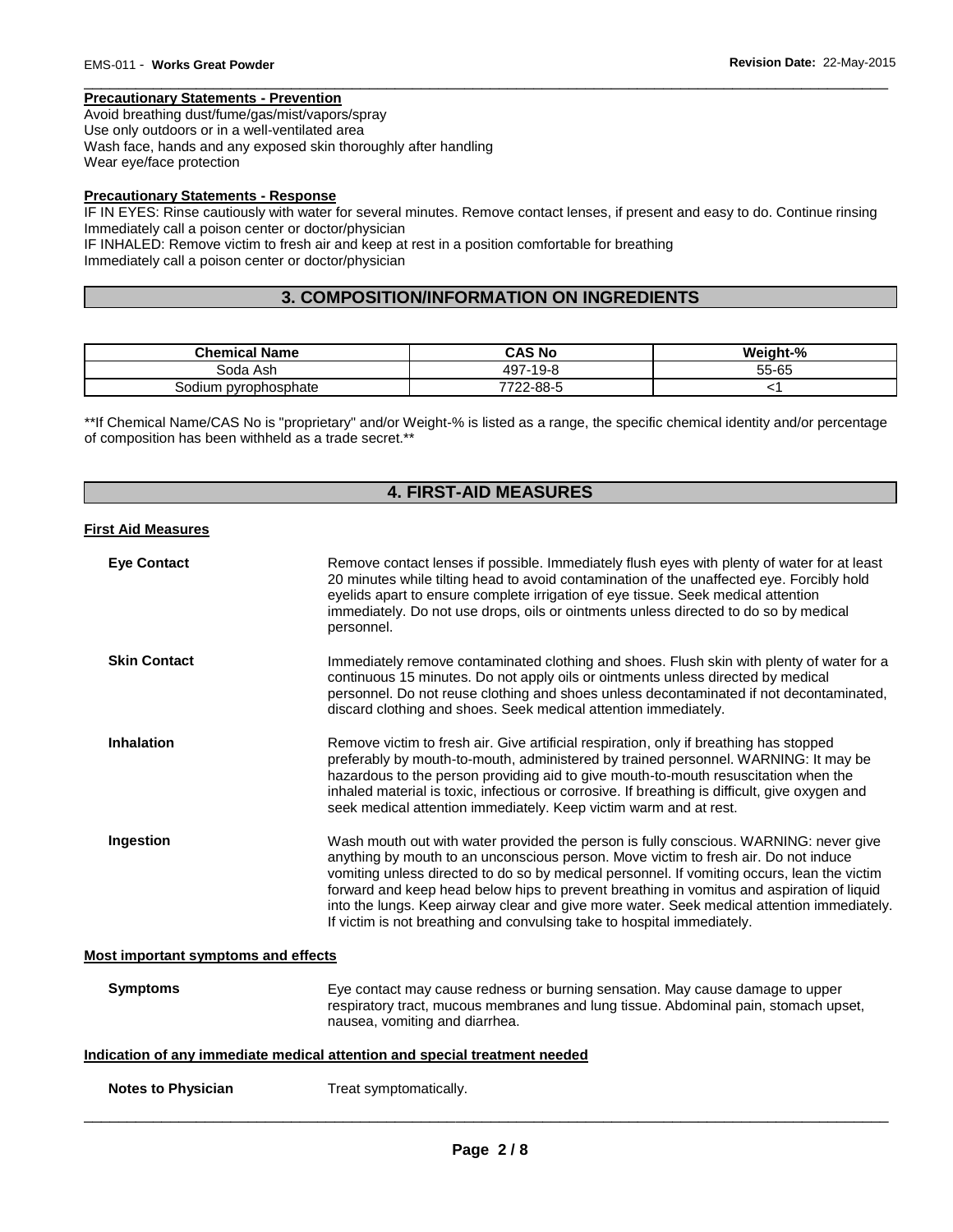# \_\_\_\_\_\_\_\_\_\_\_\_\_\_\_\_\_\_\_\_\_\_\_\_\_\_\_\_\_\_\_\_\_\_\_\_\_\_\_\_\_\_\_\_\_\_\_\_\_\_\_\_\_\_\_\_\_\_\_\_\_\_\_\_\_\_\_\_\_\_\_\_\_\_\_\_\_\_\_\_\_\_\_\_\_\_\_\_\_\_\_\_\_ **5. FIRE-FIGHTING MEASURES**

## **Suitable Extinguishing Media**

Use extinguishing measures that are appropriate to local circumstances and the surrounding environment.

#### **Unsuitable Extinguishing Media** Not determined.

#### **Specific Hazards Arising from the Chemical**

Not determined.

#### **Protective equipment and precautions for firefighters**

Fire-fighters should wear appropriate protective equipment and self-contained breathing apparatus (SCBA) with a full face-piece operated in positive pressure mode.

Promptly isolate the scene by removing all persons from the vicinity of the incident if there is a fire. No action shall be taken involving any personal risk or without suitable training.

# **6. ACCIDENTAL RELEASE MEASURES**

#### **Personal precautions, protective equipment and emergency procedures**

| <b>Personal Precautions</b>                          | No action shall be taken involving any personal risk or without suitable training. Evacuate<br>surrounding areas. Keep unnecessary and unprotected personnel from entering. Do not<br>touch or walk through spilled material. Provide adequate ventilation. Wear appropriate<br>respirator when ventilation is inadequate. Put on appropriate personal protective<br>equipment. |
|------------------------------------------------------|---------------------------------------------------------------------------------------------------------------------------------------------------------------------------------------------------------------------------------------------------------------------------------------------------------------------------------------------------------------------------------|
| <b>Environmental Precautions</b>                     | Prevent from entering into soil, ditches, sewers, waterways and/or groundwater. See<br>Section 12, Ecological Information. See Section 13: DISPOSAL CONSIDERATIONS.                                                                                                                                                                                                             |
| Methods and material for containment and cleaning up |                                                                                                                                                                                                                                                                                                                                                                                 |
| <b>Methods for Containment</b>                       | Prevent further leakage or spillage if safe to do so.                                                                                                                                                                                                                                                                                                                           |
| <b>Methods for Clean-Up</b>                          | Sweep, scoop or vacuum (use only if equipment is specifically designed for handling<br>combustible dusts). Flush spill area with water, avoiding sewers, water courses, basements<br>or confined areas. Ventilate closed spaces before entering. Do not reuse any product that                                                                                                  |

# **7. HANDLING AND STORAGE**

has been spilled, as it could be contaminated or lessen the effectiveness of the product for

its intended uses. Do not reuse container after spill, see disposal considerations.

#### **Precautions for safe handling**

**Advice on Safe Handling** Handle in accordance with good industrial hygiene and safety practice. Avoid contact with skin, eyes or clothing. Use personal protection recommended in Section 8. Avoid breathing dust/fume/gas/mist/vapors/spray. Use only outdoors or in a well-ventilated area. Wash face, hands, and any exposed skin thoroughly after handling. Use non-sparking tools. Do not eat, drink or smoke when using this product.

#### **Conditions for safe storage, including any incompatibilities**

| <b>Storage Conditions</b> | Keep container tightly closed and store in a cool, dry and well-ventilated place. Store in<br>accordance with all state, local, and federal regulations. Store away from sources of<br>ignition. Store away from incompatible materials. Store containers upright. Keep in properly<br>labeled containers. Protect from direct sunlight. Keep out of the reach of children. Store<br>away from food stuffs. |
|---------------------------|-------------------------------------------------------------------------------------------------------------------------------------------------------------------------------------------------------------------------------------------------------------------------------------------------------------------------------------------------------------------------------------------------------------|
| Incompatible Materials    | Strong oxidizing agents. Acids.                                                                                                                                                                                                                                                                                                                                                                             |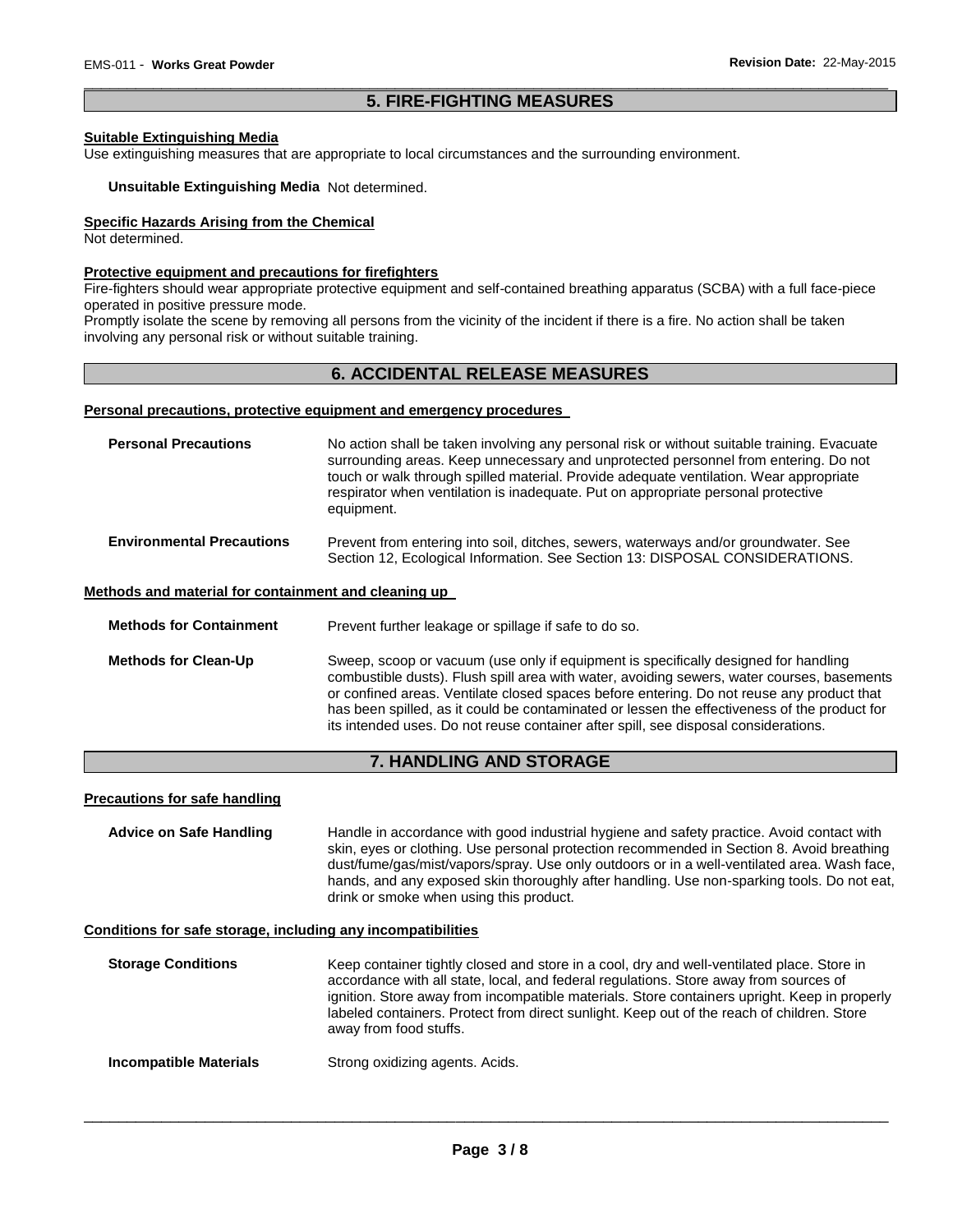# \_\_\_\_\_\_\_\_\_\_\_\_\_\_\_\_\_\_\_\_\_\_\_\_\_\_\_\_\_\_\_\_\_\_\_\_\_\_\_\_\_\_\_\_\_\_\_\_\_\_\_\_\_\_\_\_\_\_\_\_\_\_\_\_\_\_\_\_\_\_\_\_\_\_\_\_\_\_\_\_\_\_\_\_\_\_\_\_\_\_\_\_\_ **8. EXPOSURE CONTROLS/PERSONAL PROTECTION**

## **Exposure Guidelines**

| <b>Chemical Name</b>              | <b>ACGIH TLV</b> | <b>OSHA PEL</b>                   | <b>NIOSH IDLH</b>        |
|-----------------------------------|------------------|-----------------------------------|--------------------------|
| Sodium pyrophosphate<br>7722-88-5 |                  | (vacated) TWA: $5 \text{ ma/m}^3$ | TWA: 5 mg/m <sup>3</sup> |

# **Appropriate engineering controls**

| <b>Engineering Controls</b>     | Apply technical measures to comply with the occupational exposure limits. Eyewash<br>stations. Showers.                                                                                                           |
|---------------------------------|-------------------------------------------------------------------------------------------------------------------------------------------------------------------------------------------------------------------|
|                                 | Individual protection measures, such as personal protective equipment                                                                                                                                             |
| <b>Eye/Face Protection</b>      | Wear approved safety goggles.                                                                                                                                                                                     |
| <b>Skin and Body Protection</b> | Lab coat or full suit recommended. Chemical resistant, impermeable gloves.                                                                                                                                        |
| <b>Respiratory Protection</b>   | Ensure adequate ventilation, especially in confined areas. In case of inadequate ventilation<br>wear respiratory protection. Follow respirator protection program requirements (OSHA<br>1910.134 and ANSI Z88.2). |

**General Hygiene Considerations** Handle in accordance with good industrial hygiene and safety practice. Wash face, hands and any exposed skin thoroughly after handling.

# **9. PHYSICAL AND CHEMICAL PROPERTIES**

#### **Information on basic physical and chemical properties**

| <b>Physical State</b><br>Appearance<br>Color                                                                                                                                                                                                                                                                                                                                                                                                                                                                                                                                                                                          | Solid<br>White powder<br>White                                                                                                                                                                                                                                                                                                                                                     | Odor<br><b>Odor Threshold</b> | Lemon fragrance<br>Not determined |
|---------------------------------------------------------------------------------------------------------------------------------------------------------------------------------------------------------------------------------------------------------------------------------------------------------------------------------------------------------------------------------------------------------------------------------------------------------------------------------------------------------------------------------------------------------------------------------------------------------------------------------------|------------------------------------------------------------------------------------------------------------------------------------------------------------------------------------------------------------------------------------------------------------------------------------------------------------------------------------------------------------------------------------|-------------------------------|-----------------------------------|
| <b>Property</b><br>рH<br><b>Melting Point/Freezing Point</b><br><b>Boiling Point/Boiling Range</b><br><b>Flash Point</b><br><b>Evaporation Rate</b><br><b>Flammability (Solid, Gas)</b><br><b>Upper Flammability Limits</b><br><b>Lower Flammability Limit</b><br><b>Vapor Pressure</b><br><b>Vapor Density</b><br><b>Specific Gravity</b><br><b>Water Solubility</b><br>Solubility in other solvents<br><b>Partition Coefficient</b><br><b>Auto-ignition Temperature</b><br><b>Decomposition Temperature</b><br><b>Kinematic Viscosity</b><br><b>Dynamic Viscosity</b><br><b>Explosive Properties</b><br><b>Oxidizing Properties</b> | Values<br>Not determined<br>Not applicable<br>Not applicable<br>Not applicable<br>Not applicable<br>Not determined<br>Not applicable<br>Not applicable<br>Not applicable<br>Not applicable<br>Not determined<br>Completely soluble<br>Not determined<br>Not determined<br>Not determined<br>Not determined<br>Not determined<br>Not determined<br>Not determined<br>Not determined | Remarks • Method              |                                   |

# **10. STABILITY AND REACTIVITY**

# **Reactivity**

Not reactive under normal conditions.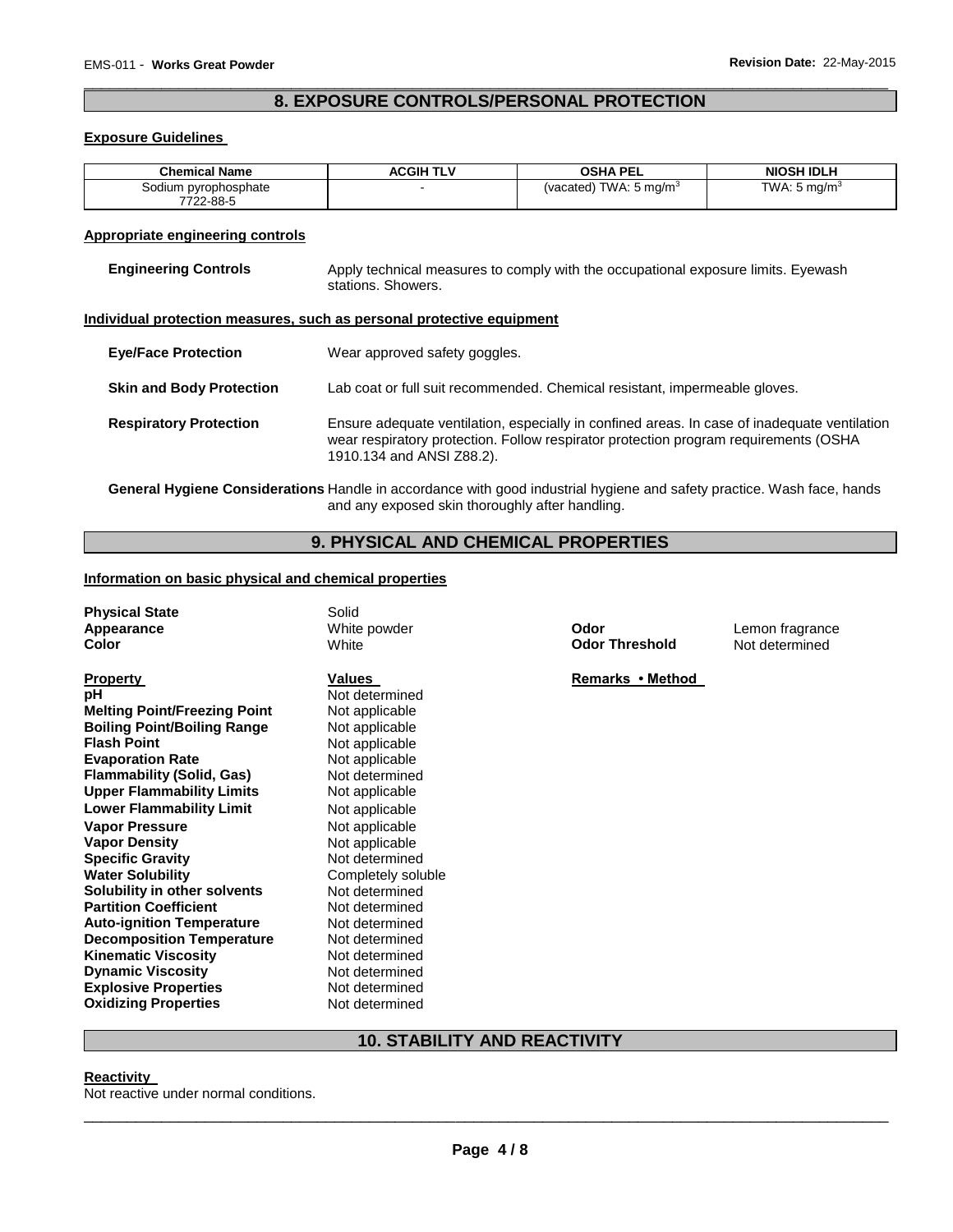## **Chemical Stability**

Stable under recommended storage conditions.

#### **Possibility of Hazardous Reactions**

None under normal processing.

#### **Hazardous Polymerization** Hazardous polymerization does not occur.

#### **Conditions to Avoid**

See Sec. 7 Handling & Storage.

#### **Incompatible Materials**

Strong oxidizing agents. Acids.

# **Hazardous Decomposition Products**

None known based on information supplied.

# **11. TOXICOLOGICAL INFORMATION**

\_\_\_\_\_\_\_\_\_\_\_\_\_\_\_\_\_\_\_\_\_\_\_\_\_\_\_\_\_\_\_\_\_\_\_\_\_\_\_\_\_\_\_\_\_\_\_\_\_\_\_\_\_\_\_\_\_\_\_\_\_\_\_\_\_\_\_\_\_\_\_\_\_\_\_\_\_\_\_\_\_\_\_\_\_\_\_\_\_\_\_\_\_

#### **Information on likely routes of exposure**

| <b>Product Information</b> |                                |
|----------------------------|--------------------------------|
| <b>Eve Contact</b>         | Causes serious eye irritation. |
| <b>Skin Contact</b>        | Avoid contact with skin.       |
| <b>Inhalation</b>          | Harmful if inhaled.            |
| Ingestion                  | May be harmful if swallowed.   |

# **Component Information**

| <b>Chemical Name</b>                              | Oral LD50               | <b>Dermal LD50</b>      | <b>Inhalation LC50</b>               |
|---------------------------------------------------|-------------------------|-------------------------|--------------------------------------|
| Soda Ash<br>497-19-8                              | $=$ 4090 mg/kg (Rat)    |                         | $= 2300$ mg/m <sup>3</sup> (Rat) 2 h |
| Sodium Chloride<br>7647-14-5                      | $= 3$ g/kg (Rat)        | $> 10$ g/kg (Rabbit)    | $> 42$ g/m <sup>3</sup> (Rat) 1 h    |
| Sodium Tripolyphosphate<br>Anhydrous<br>7758-29-4 | $= 3100$ mg/kg (Rat)    | $>$ 7940 mg/kg (Rabbit) |                                      |
| Nonylphenol Ethoxylate<br>127087-87-0             | $= 1310$ mg/kg (Rat)    |                         | $\overline{\phantom{a}}$             |
| Sodium Silicate<br>1344-09-8                      | $= 1153$ mg/kg (Rat)    | $>$ 4640 mg/kg (Rabbit) |                                      |
| Sodium pyrophosphate<br>7722-88-5                 | 1000 - 3000 mg/kg (Rat) |                         | -                                    |
| Sodium Trimetaphosphate<br>7785-84-4              |                         | $>$ 4640 mg/kg (Rabbit) | ۰                                    |

#### **Information on physical, chemical and toxicological effects**

**Symptoms** Please see section 4 of this SDS for symptoms.

# **Delayed and immediate effects as well as chronic effects from short and long-term exposure**

**Carcinogenicity** Based on the information provided, this product does not contain any carcinogens or potential carcinogens as listed by OSHA, IARC or NTP.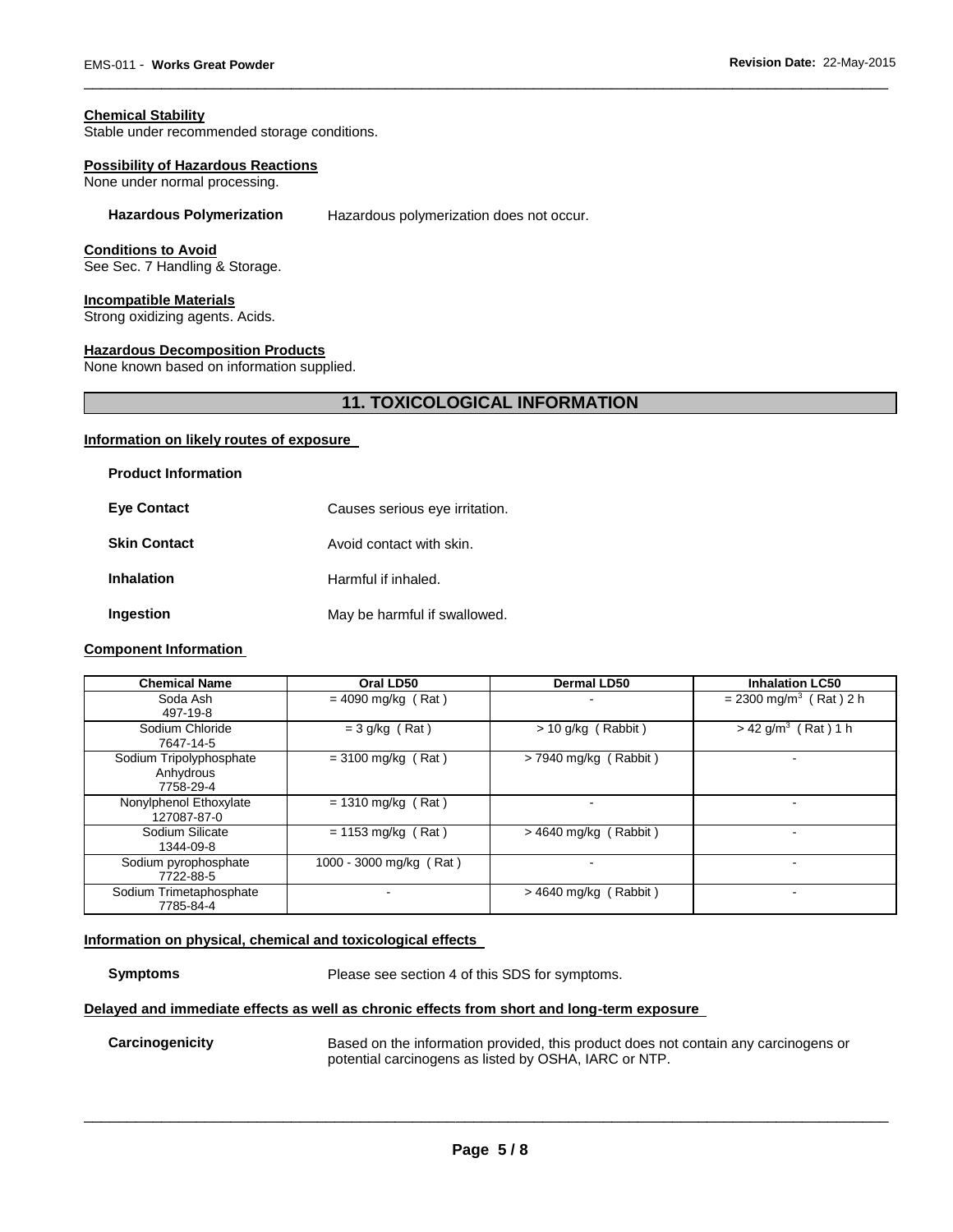## **Numerical measures of toxicity**

Not determined

# **12. ECOLOGICAL INFORMATION**

\_\_\_\_\_\_\_\_\_\_\_\_\_\_\_\_\_\_\_\_\_\_\_\_\_\_\_\_\_\_\_\_\_\_\_\_\_\_\_\_\_\_\_\_\_\_\_\_\_\_\_\_\_\_\_\_\_\_\_\_\_\_\_\_\_\_\_\_\_\_\_\_\_\_\_\_\_\_\_\_\_\_\_\_\_\_\_\_\_\_\_\_\_

# **Ecotoxicity**

The product is not classified as environmentally hazardous. However, this does not exclude the possibility that large or frequent spills can have a harmful or damaging effect on the environment.

# **Component Information**

| <b>Chemical Name</b>                              | Algae/aquatic plants                          | <b>Fish</b>                                                                                                                                                                                                                                                                                                                                                                          | <b>Toxicity to</b><br>microorganisms | <b>Crustacea</b>                                                                               |
|---------------------------------------------------|-----------------------------------------------|--------------------------------------------------------------------------------------------------------------------------------------------------------------------------------------------------------------------------------------------------------------------------------------------------------------------------------------------------------------------------------------|--------------------------------------|------------------------------------------------------------------------------------------------|
| Soda Ash<br>497-19-8                              | 242: 120 h Nitzschia mg/L<br>EC <sub>50</sub> | 300: 96 h Lepomis<br>macrochirus mg/L LC50<br>static 310 - 1220: 96 h<br>Pimephales promelas mg/L<br>LC50 static                                                                                                                                                                                                                                                                     |                                      | 265: 48 h Daphnia magna<br>mg/L EC50                                                           |
| Sodium Chloride<br>7647-14-5                      |                                               | 5560 - 6080: 96 h Lepomis<br>macrochirus mg/L LC50<br>flow-through 12946: 96 h<br>Lepomis macrochirus mg/L<br>LC50 static 6020 - 7070: 96<br>h Pimephales promelas mg/L<br>LC50 static 7050: 96 h<br>Pimephales promelas mg/L<br>LC50 semi-static 6420 -<br>6700: 96 h Pimephales<br>promelas mg/L LC50 static<br>4747 - 7824: 96 h<br>Oncorhynchus mykiss mg/L<br>LC50 flow-through |                                      | 1000: 48 h Daphnia magna<br>mg/L EC50 340.7 - 469.2: 48<br>h Daphnia magna mg/L<br>EC50 Static |
| Sodium Tripolyphosphate<br>Anhydrous<br>7758-29-4 |                                               | 1650: 48 h Leuciscus idus<br>mg/L LC50                                                                                                                                                                                                                                                                                                                                               |                                      |                                                                                                |
| Sodium Silicate<br>1344-09-8                      |                                               | 301 - 478: 96 h Lepomis<br>macrochirus mg/L LC50<br>3185: 96 h Brachydanio rerio<br>mg/L LC50 semi-static                                                                                                                                                                                                                                                                            |                                      | 216: 96 h Daphnia magna<br>mg/L EC50                                                           |

#### **Persistence/Degradability**

Not determined.

#### **Bioaccumulation**

Not determined.

# **Mobility**

Not determined

# **Other Adverse Effects**

Not determined

# **13. DISPOSAL CONSIDERATIONS**

# **Waste Treatment Methods**

| <b>Disposal of Wastes</b>     | Disposal should be in accordance with applicable regional, national and local laws and<br>regulations. |
|-------------------------------|--------------------------------------------------------------------------------------------------------|
| <b>Contaminated Packaging</b> | Disposal should be in accordance with applicable regional, national and local laws and<br>regulations. |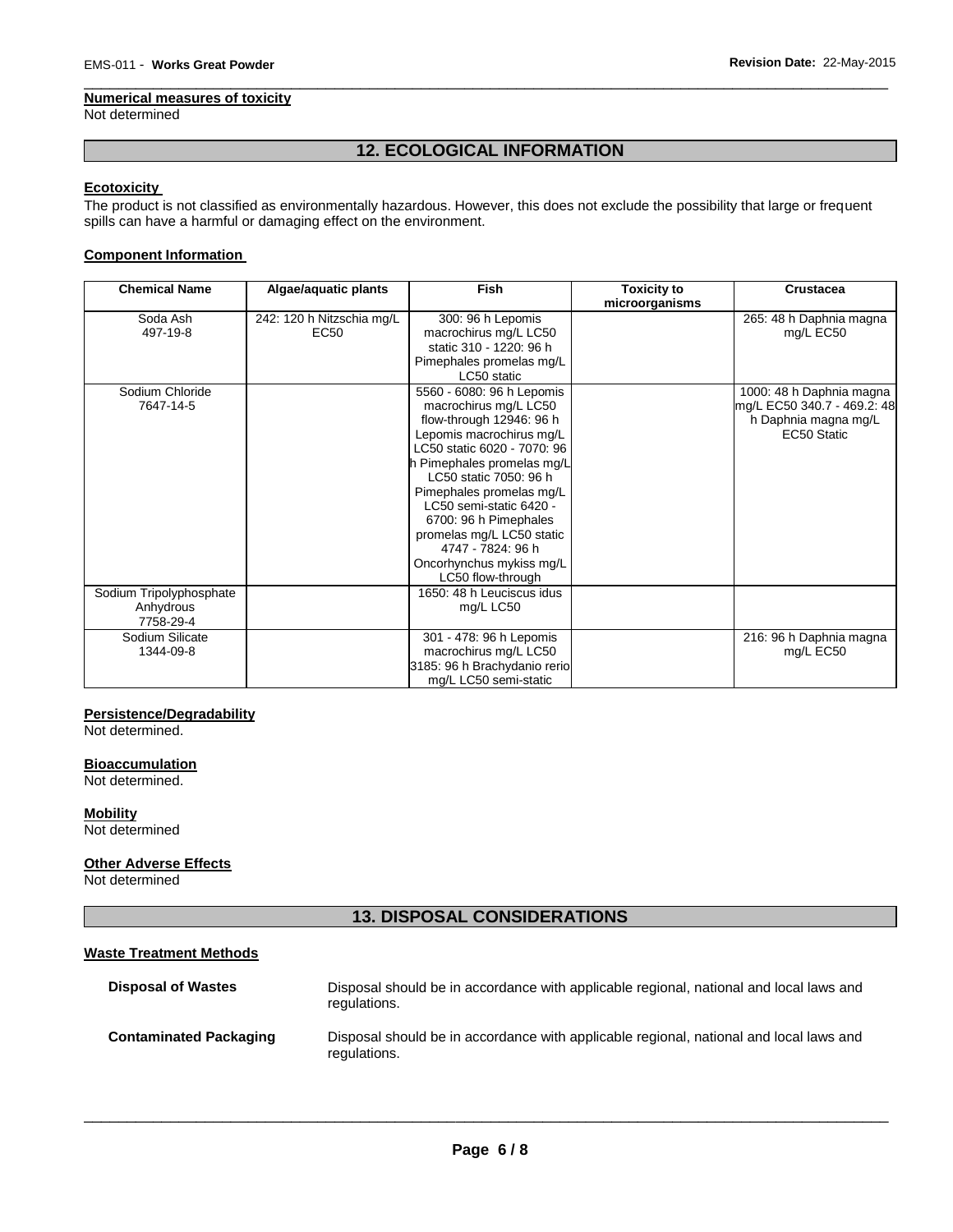## **California Hazardous Waste Status**

| <b>Chemical Name</b> | California Hazardous Waste Status |  |  |
|----------------------|-----------------------------------|--|--|
| Soda Ash             | Corrosive                         |  |  |
| 497-19-8             |                                   |  |  |

\_\_\_\_\_\_\_\_\_\_\_\_\_\_\_\_\_\_\_\_\_\_\_\_\_\_\_\_\_\_\_\_\_\_\_\_\_\_\_\_\_\_\_\_\_\_\_\_\_\_\_\_\_\_\_\_\_\_\_\_\_\_\_\_\_\_\_\_\_\_\_\_\_\_\_\_\_\_\_\_\_\_\_\_\_\_\_\_\_\_\_\_\_

# **14. TRANSPORT INFORMATION**

| <b>Note</b> | Please see current shipping paper for most up to date shipping information, including<br>exemptions and special circumstances. |
|-------------|--------------------------------------------------------------------------------------------------------------------------------|
| <u>DOT</u>  | Not regulated                                                                                                                  |
| <u>IATA</u> | Not regulated                                                                                                                  |
| <b>IMDG</b> | Not regulated                                                                                                                  |

# **15. REGULATORY INFORMATION**

#### **International Inventories**

| <b>Chemical Name</b> | <b>TSCA</b> | DSL | <b>NDSL</b> | <b>EINECS</b> | <b>ELINCS</b><br>- | ENCS    | <b>IECSC</b> | <b>KECL</b> | <b>PICCS</b> | <b>AICS</b> |
|----------------------|-------------|-----|-------------|---------------|--------------------|---------|--------------|-------------|--------------|-------------|
| Soda Ash             | Present     |     |             | Present       |                    | Present |              | Present     |              |             |
| Sodium pyrophosphate | Present     |     |             | Present       |                    |         |              | Present     |              |             |

#### **Legend:**

*TSCA - United States Toxic Substances Control Act Section 8(b) Inventory* 

*DSL/NDSL - Canadian Domestic Substances List/Non-Domestic Substances List* 

*EINECS/ELINCS - European Inventory of Existing Chemical Substances/European List of Notified Chemical Substances* 

*ENCS - Japan Existing and New Chemical Substances* 

*IECSC - China Inventory of Existing Chemical Substances* 

*KECL - Korean Existing and Evaluated Chemical Substances* 

*PICCS - Philippines Inventory of Chemicals and Chemical Substances* 

*AICS - Australian Inventory of Chemical Substances* 

#### **US Federal Regulations**

# **SARA 313**

Not determined

## **US State Regulations**

#### **California Proposition 65**

This product does not contain any Proposition 65 chemicals.

#### **U.S. State Right-to-Know Regulations**

| <b>Chemical Name</b>                              | <b>New Jersey</b> | <b>Massachusetts</b> | Pennsylvania |
|---------------------------------------------------|-------------------|----------------------|--------------|
| Sodium Tripolyphosphate<br>Anhydrous<br>7758-29-4 |                   | $\lambda$            |              |
| Sodium pyrophosphate<br>7722-88-5                 |                   | $\lambda$            |              |
| Sodium Trimetaphosphate<br>7785-84-4              |                   |                      |              |